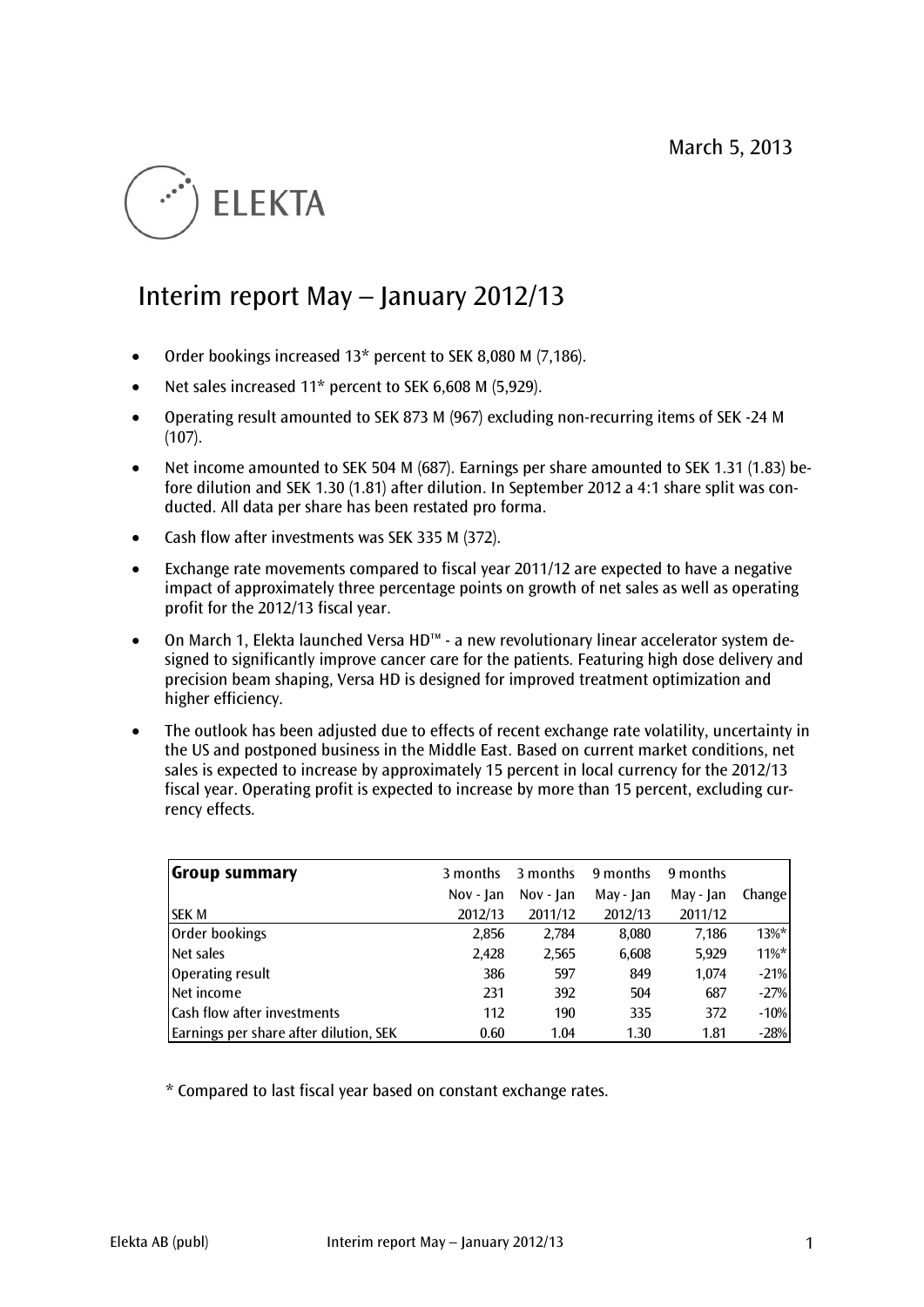# **President and CEO comments**

Demand in Elekta's markets has been favorable so far this fiscal year. In total, order bookings increased by 13\* percent for the first nine months with growth in all regions. In the third quarter order bookings increased by 6\* percent.

The North American market has lately been more cautious, mainly due to uncertainty about the budget agreement in the US. Elekta's order bookings was impacted by a decided but not yet implemented reduction in reimbursement levels for Medicare patients receiving treatment from Leksell Gamma Knife®. We provide both linac-based SRS systems and Leksell Gamma Knife® and we remain committed in our pursuit of the best options and effectiveness in treatment of the patients.

The order trend in the Asia Pacific region was excellent and Elekta has strengthened its marketleading position. Several countries there are progressing with structural and long-term expansion of cancer care.

Orders in Europe were overall in line with expectations. The demand scenario is good in most parts of Europe, where Elekta continues to make solutions available for qualitative and cost-efficient cancer care for an increasing number of patients. However, the political uncertainty in the Middle East region resulted in that business has been postponed.

During a well-attended event in Atlanta, US, we recently launched our new linear accelerator system, Versa HDTM. It is a revolutionary system that aims to significantly improve cancer care and quality of life for patients around the world. Versa HD<sup>™</sup> has a unique combination of high dose rates, exceptional resolution, speed and low radiation leakage, all key elements for improving cancer care. The system also offers customized solutions for the major cancer indications, enabling more patientspecific care. The interest and initial response from our customers have been very good.

Our long-term development project, aimed at facilitating treatment combined with advanced magnetic resonance (MR) imaging, continues according to plan. The University of Texas MD Anderson Cancer Center in Texas, US, recently joined the consortium of leading clinics contributing to the development of the system together with Elekta.

Cash flow after investments amounted to SEK 335 M (372) for the period. Cash conversion amounted to 44 percent for the first nine months. Our aim remains to achieve cash generation in excess of 70 percent for the fiscal year.

Net sales for the first nine months increased by 11\* percent. In the third quarter net sales was lower compared to the strong comparison quarter last year. In the third quarter previous year, the newly acquired Nucletron contributed strongly to net sales, partly due to their fiscal year ended in December and this effect is estimated to SEK 200 M. We anticipate that in the fourth quarter we will see strong growth in net sales and have a substantial contribution from our Brachytherapy business. Operating profit decreased with SEK 94 M to SEK 873 M, excluding non-recurring items. Operating profit was negatively impacted primarily by the lower net sales from Nucletron, increased investments in R&D as well as exchange-rate fluctuations that had a negative effect of approximately SEK 50 M.

We expect a strong fourth quarter. The outlook has been adjusted due to effects of recent exchange rate volatility, uncertainty in the US and postponed business in the Middle East. Based on current market conditions, net sales is expected to increase by approximately 15 percent in local currency for the 2012/13 fiscal year. Operating profit is expected to increase by more than 15 percent excluding currency effects.

Exchange rate movements compared to FY 2011/12 are expected to have a negative impact of approximately three percentage points on growth of net sales as well as operating profit for the 2012/13 fiscal year.

\* Compared to last fiscal year based on constant exchange rates.

Tomas Puusepp President and CEO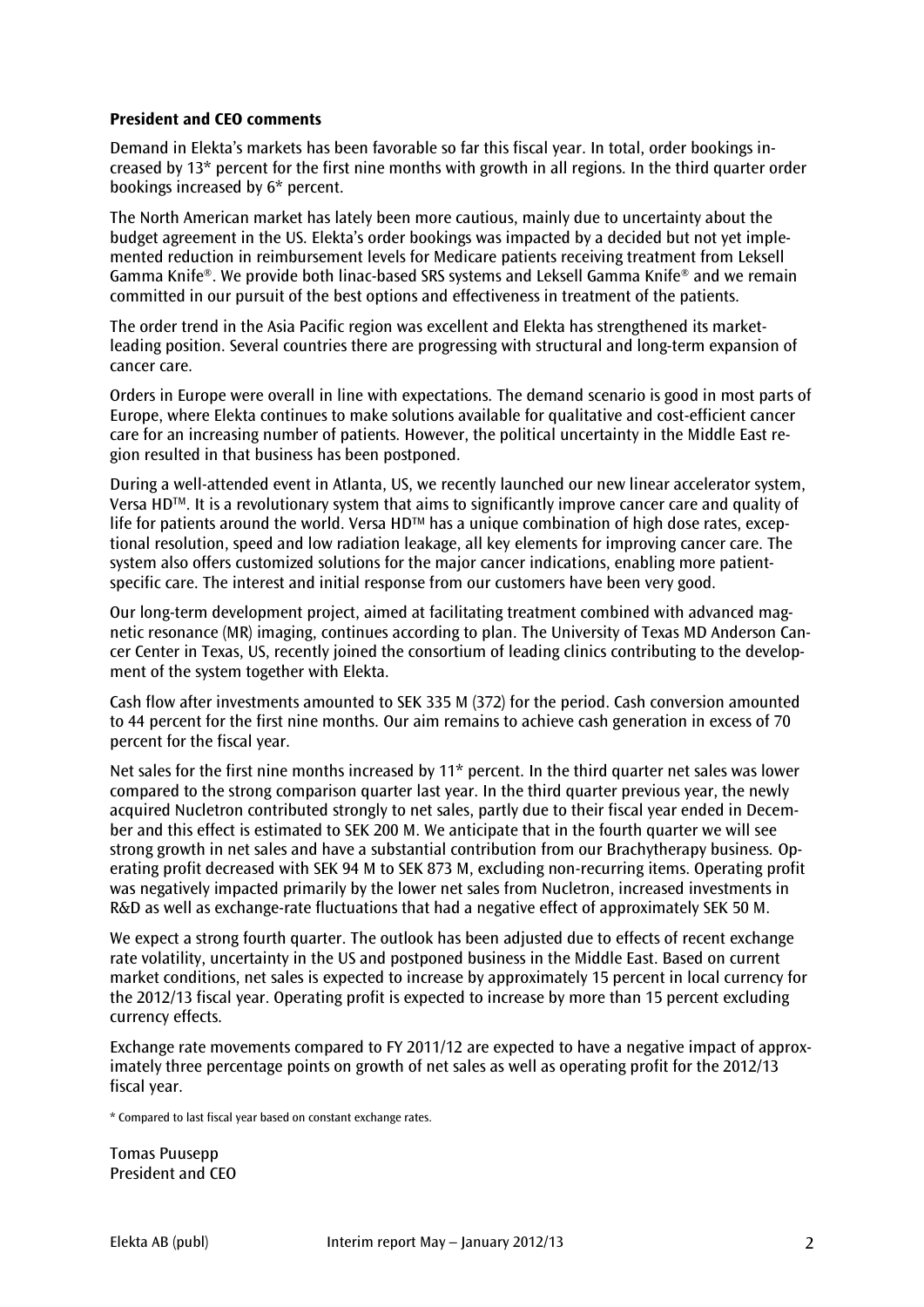*Presented amounts refer to the nine-month period unless otherwise stated. Amounts within parentheses indicate comparative values for the same period last fiscal year.* 

# **Order bookings and order backlog**

Order bookings increased 12 percent to SEK 8,080 M (7,186) and 13 percent based on constant exchange rates. During the third quarter order bookings amounted to SEK 2,856 M (2,784).

Order backlog was SEK 11,322 M, compared to SEK 10,546 M on April 30, 2012. Order backlog is converted at closing exchange rates. The translation of the backlog at exchange rates on January 31, 2013 compared to exchange rates on April 30, 2012 resulted in a negative translation difference of SEK 714 M.

| <b>Order bookings</b>          | 3 months  | 3 months  |         | 9 months  | 9 months  |         | 12 months |        | 12 months |
|--------------------------------|-----------|-----------|---------|-----------|-----------|---------|-----------|--------|-----------|
|                                | Nov - Ian | Nov - Jan | Changel | May - Jan | May - Jan | Changel | rolling   | Change | May-Apr   |
| <b>SEK M</b>                   | 2012/13   | 2011/12   |         | 2012/13   | 2011/12   |         | 2012/13   |        | 2011/12   |
| North and South America        | 929       | 1.069     | $-13%$  | 2.849     | 2,594     | 10%     | 4.336     | 15%    | 4,081     |
| Europe, Middle East and Africa | 984       | 1.077     | $-9%$   | 2.547     | 2,579     | $-1%$   | 3,621     | $1\%$  | 3,653     |
| Asia Pacific                   | 943       | 638       | 48%     | 2.684     | 2,013     | 33%     | 3.752     | 33%    | 3,081     |
| Group                          | 2.856     | 2.784     | 3%      | 8,080     | 7,186     | 12%     | 11,709    | 15%    | 10,815    |

# **Market development**

#### *North and South America*

Order bookings rose 10 percent during the first nine months. Based on constant exchange rates, order bookings rose 9 percent.

Demand in the US has recently been cautious. It is assumed that this is partly related to the finalized budget negotiations in the country. The market has also been impacted by greater uncertainty regarding reimbursement levels for radiation therapy. In Canada, demand for Elekta's cancer care solutions has been good. The growth in underlying demand in the region is expected to continue, primarily due to an aging and growing population. The need for investments is also increasing because the large installed base of linear accelerators is successively being replaced.

As with other emerging markets, the South American market is driven by a major shortage of treatment capacity, as well as a higher focus on improving cancer care. Combined with Elekta's increased presence in selected countries, this supports Elekta's long-term growth opportunities on the continent. In Brazil, a major procurement process for radiation-treatment equipment is ongoing, with a current negative impact on other activities in the country.

The contribution margin for the region was 33 percent (35).

### *Region Europe, Middle East and Africa*

Order bookings declined by 1 percent for the first nine months. Based on constant exchange rates, order bookings rose 2 percent.

The market trend in Europe was as anticipated. Demand is being driven by investments in radiationtreatment equipment, in part to successively replace the installed base and also to increase the need for good and cost-efficient cancer care. However, the political uncertainty in the Middle East region resulted in that business has been postponed.

The contribution margin for the region was 32 percent (33).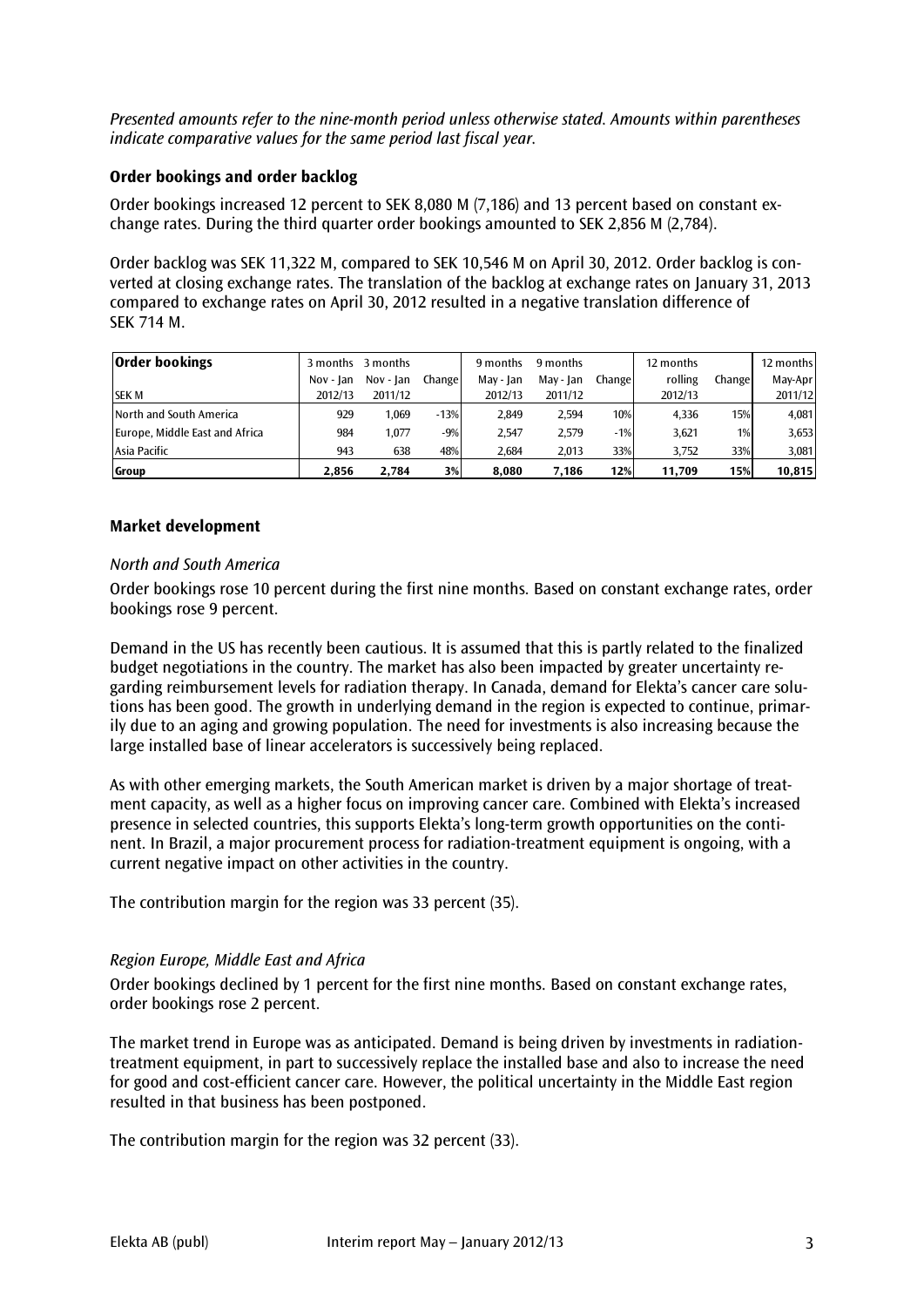# *Region Asia Pacific*

Development was strong and order bookings rose 33 percent for the first nine months. Based on constant exchange, rates order bookings rose 31 percent.

In general, the region is characterized by a major shortage of cancer care capacity, although countries as Australia, Japan, Taiwan, Hong Kong and Singapore have well-developed health care. Elekta is the market leader and, with continued focus on growth, the potential to support these countries' caregivers in their endeavor to develop and improve cancer care is good.

Demand in Japan remained positive during the third quarter. Elekta has a strong presence in neurosurgery and software in the country and is expected to increase its market share in oncology.

The contribution margin for the region was 30 percent (30).

# **Net sales**

Net sales increased 11 percent to SEK 6,608 M (5,929). Based on constant exchange rates, net sales grew by 11 percent.

| Net sales                      | 3 months  | 3 months  |         | 9 months  | 9 months  |        | 12 months |         | 12 months |
|--------------------------------|-----------|-----------|---------|-----------|-----------|--------|-----------|---------|-----------|
|                                | Nov - Ian | Nov - Ian | Changel | Mav - Ian | Mav - Ian | Change | rolling   | Changel | May-Apr   |
| <b>SEK M</b>                   | 2012/13   | 2011/12   |         | 2012/13   | 2011/12   |        | 2012/13   |         | 2011/12   |
| North and South America        | 887       | 866       | 2%      | 2.372     | 2.113     | 12%    | 3,381     | 15%     | 3,122     |
| Europe, Middle East and Africa | 781       | 969       | $-19%$  | 2.125     | 2.075     | 2%     | 3.256     | 9%      | 3,206     |
| Asia Pacific                   | 760       | 730       | 4%      | 2.111     | 1.741     | 21%    | 3.090     | 20%     | 2,720     |
| <b>Group</b>                   | 2.428     | 2.565     | $-5%$   | 6.608     | 5.929     | 11%    | 9.727     | 14%     | 9.048     |

#### **Earnings**

Operating result excluding non-recurring items decreased 10 percent to SEK 873 M (967). The effect from changes in exchange rates was negative with approximately SEK 50 M, including hedges. Gross margin was 45 percent (46). Operating margin amounted to 13 percent (16).

Research and development expenditures, before capitalization of development costs, increased to SEK 679 M (559) equal to 10 percent (9) of net sales.

The change in unrealized exchange rate effects from cash flow hedges amounted to SEK 58 M (-125) and is reported in other comprehensive income. Closing balance of unrealized exchange rate effects from cash flow hedges in shareholders' equity was SEK 92 M (34 on April 30, 2012) exclusive of tax.

Net financial items amounted to SEK -159 M (-104). Financial net was negatively affected by participations in associates due to start-up losses in one of the associates.

Costs for Elekta's ongoing incentive programs amounted to SEK 5 M (20).

Income before tax amounted to SEK 690 M (970). Tax expense amounted to SEK 186 M (283) or 27 percent (29). Net income amounted to SEK 504 M (687).

Earnings per share amounted to SEK 1.31 (1.83) before dilution and SEK 1.30 (1.81) after dilution. In September 2012 a 4:1 share split was conducted. All data per share has been restated pro forma.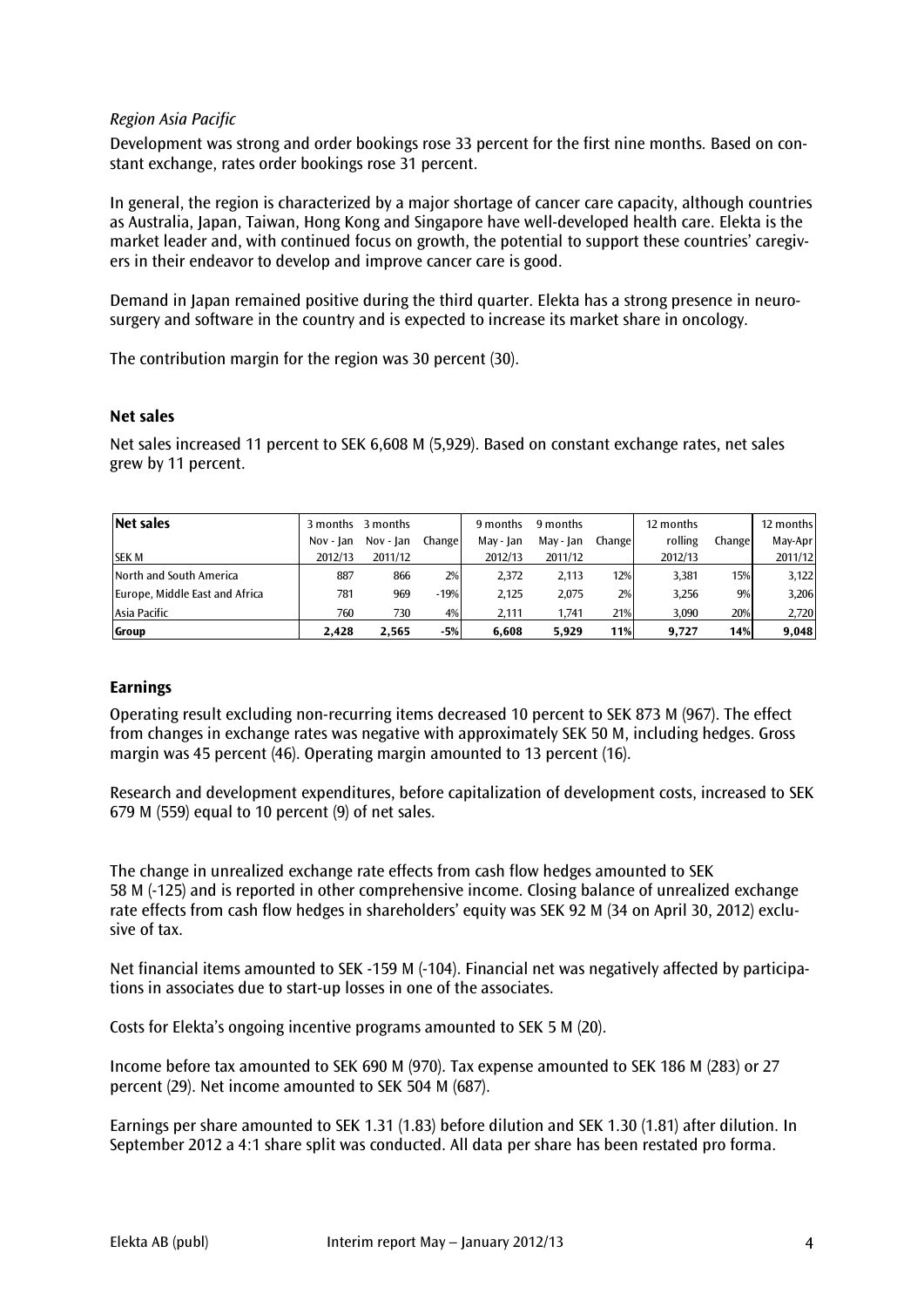Return on shareholders' equity amounted to 22 percent (32) and return on capital employed amounted to 18 percent (27).

# **Investments and depreciation**

Investments in intangible and tangible fixed assets amounted to SEK 361 M (309). Amortization of intangible assets and depreciation of tangible fixed assets amounted to SEK 259 M (213). Capitalization of development costs and amortization of capitalized development costs amounted to net SEK 130 M (139), of which 104 M (116) relates to the R&D function. Capitalization within the R&D function amounted to SEK 184 M (170) and amortization to SEK 80 M (54).

# **Liquidity and financial position**

Cash flow from operating activities was SEK 695 M (684). Cash flow after investments amounted to SEK 335 M (372). Working capital has decreased by SEK 30 M from April 30. Inventory has increased ahead of the significant shipments planned in the fourth quarter. The increase in working capital of SEK 141 M during the last quarter has mainly come from accounts receivable.

The balance sheet has been affected by changes in exchange rates. Important foreign currencies used for translation of the balance sheet have decreased in value during the period and especially during the third quarter. The exchange rate effect from the translation of cash and cash equivalents amounted to SEK -117 M (36), of which SEK -86 M (9) relates to the third quarter. The translation difference in long-term interest-bearing liabilities amounted to SEK -117 M (245), of which SEK -88 M (103) relates to the third quarter. Shareholder's equity has been affected by exchange rate differences amounting to SEK -353 M (170), of which SEK -172 M (71) in the third quarter.

Cash and cash equivalents amounted to SEK 1,554 M (1,895 on April 30, 2012) and interest-bearing liabilities amounted to SEK 4,376 M (4,530 on April 30, 2012). Thus, net debt amounted to SEK 2,822 M (2,635 on April 30, 2012). Net debt/equity ratio was 0.59 (0.53 on April 30, 2012).

#### **Shares**

In September 2012 a 4:1 share split was conducted. During the period 451,854 new B-shares were subscribed through exercise of warrants distributed within the framework of the established employee option programs and 17,125 new B-shares through conversion of convertibles. Total number of registered shares on January 31, 2013 was 382,823,805 divided between 14,250,000 A-shares and 368,573,805 B-shares.

#### **Employees**

The average number of employees was 3,292 (3,225). The average number of employees in the Parent Company was 25 (20).

The number of employees on January 31, 2013 totaled 3,471. On April 30, 2012, the number of employees in Elekta totaled 3,366.

#### **Risks and uncertainties**

Elekta's ability to deliver treatment equipment is to a large extent dependent on customers' readiness to receive the delivery and to pay within the agreed timeframe. This results in a risk of delayed deliveries and corresponding delayed revenue recognition and cash flow.

The Group's credit risks are normally limited since customer operations are, to a large extent, financed either directly or indirectly by public funds.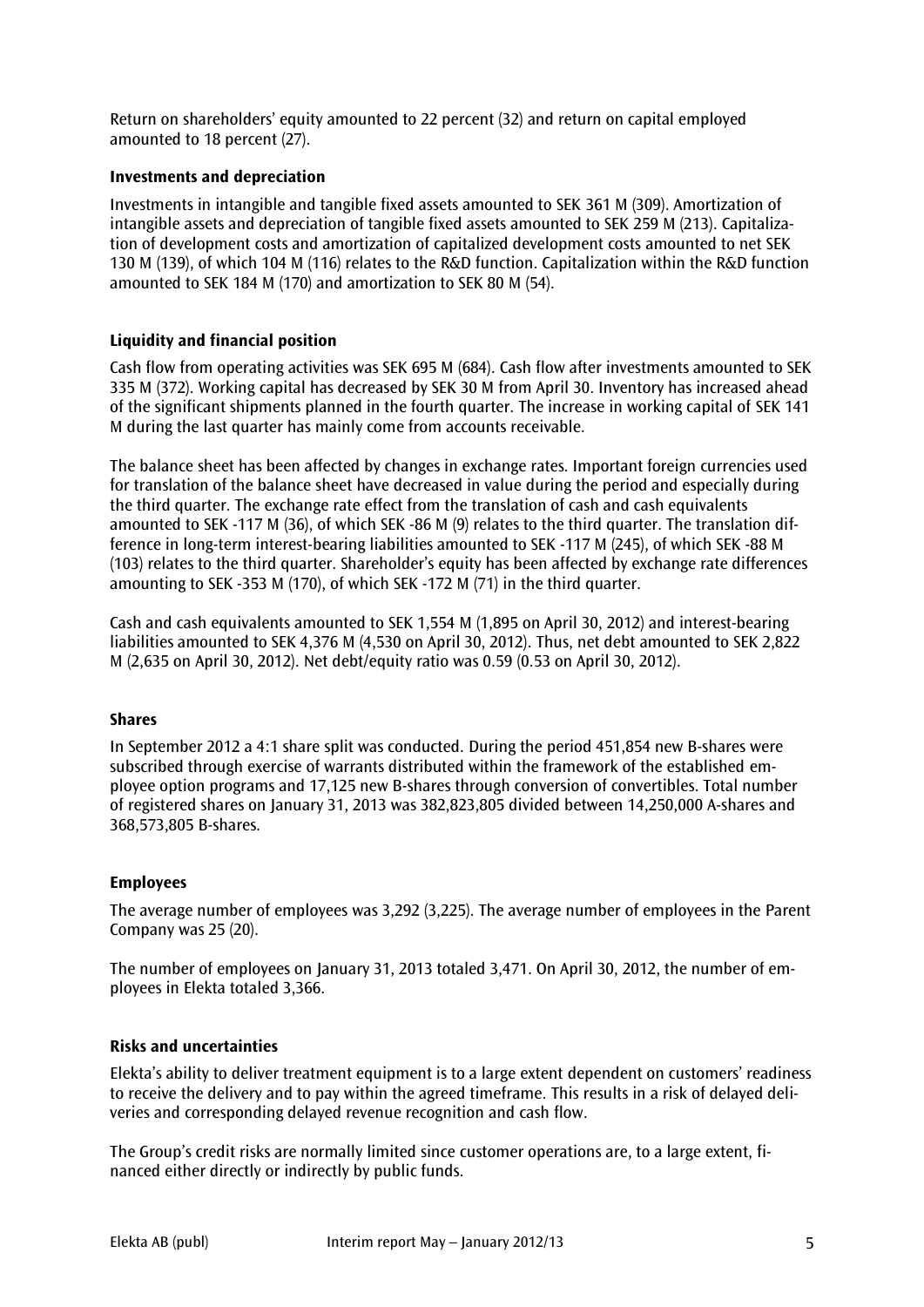A weak economic development and high levels of public debt might, for some markets, mean less availability of financing for private customers and reduced future health care spending by the governments.

In its operations, Elekta is subject to a number of financial risks primarily related to exchange rate fluctuations. In the short term the effect of currency movements is reduced through forward contracts. Hedging is conducted on the basis of expected net sales over a period of up to 24 months. The scope of the hedging is determined by the Company's assessment of currency risks.

Product safety issues and the regulatory approval processes in various countries constitute a risk since they could delay the ability of introducing products into the countries concerned.

A description of the generic risks and uncertainties in Elekta's business can be found in the Annual Report 2011/12 on page 74 and in note 2.

#### **Other significant events**

#### *Acquisition of Radon Ltda. group*

On June 19, 2012, Elekta acquired Radon Ltda. group, the leading linear accelerator (linac) service company in Brazil. Most of the service contracts held by the company are with clinics that use equipment delivered by Siemens. The acquisition significantly strengthens Elekta's market position, making it the leading organization for installation, service and aftermarket services. Through the acquisition, Elekta's customer base has increased with 25 percent in Brazil. The acquisition price consists of one fixed amount of SEK 69 M (BRL 21 M) and one variable amount of SEK 27 M (BRL 8 M). Elekta has consolidated Radon Ltda. from June 19, 2012. Goodwill and identifiable intangible assets amount to approximately SEK 92 M (BRL 28 M) calculated with the full variable amount of the acquisition price. Transaction costs related to the acquisition have been expensed when incurred and amount to less than SEK 1 M. Radon Ltda. is expected to add net sales to Elekta by approximately SEK 40 M during the 2012/13 fiscal year. From the date of acquisition Radon Ltda. has contributed with an operating result of BRL 940 K (SEK 2,050 K). The transaction is forecasted to be accretive to Elekta earnings per share (EPS) during Elekta's fiscal year 2012/13.

#### *Elekta won USD 35 million tender in China*

In August, 2012, Elekta won a major tender where the Health Department of the People's Liberation Army (PLA) is expanding its capacity to treat cancer. Elekta will deliver a comprehensive range of clinical solutions, including Leksell Gamma Knife®, linear accelerators, brachytherapy equipment and associated software. The total value of the contract amounts to USD 35 million, making it Elekta's largest deal ever in China. The majority of the order was booked in the second quarter.

#### *Varian Medical Systems filed a lawsuit in the United States against Elekta*

The lawsuit with Varian Medical System continues and Elekta is defending itself against the allegations made. So far the costs amount to SEK 24 M for the nine-month period. At present no assessment can be made regarding the costs for the full fiscal year.

#### **Outlook for fiscal year 2012/13**

The outlook has been adjusted due to effects of recent exchange rate volatility, uncertainty in the US and postponed business in the Middle East. Based on current market conditions, net sales is expected to increase by approximately 15 percent in local currency for the 2012/13 fiscal year. Operating profit is expected to increase by more than 15 percent excluding currency effects.

Exchange rate movements compared to FY 2011/12 are expected to have a negative impact of approximately three percentage points on growth of net sales as well as operating profit for the 2012/13 fiscal year.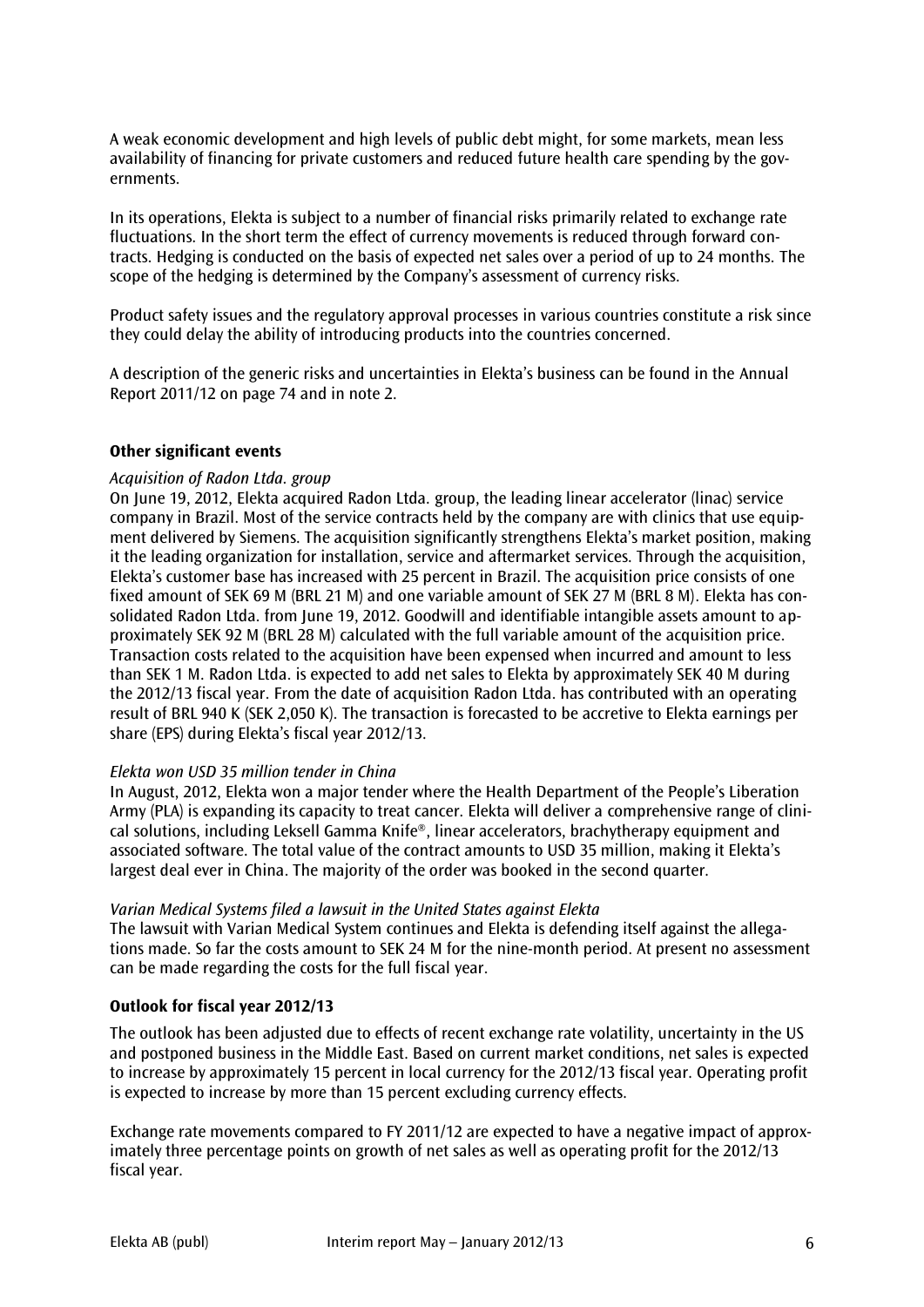*The outlook is changed from: For the 2012/13 fiscal year, net sales is expected to grow by more than 15 percent in local currency. Operating profit in SEK is expected to grow by more than 15 percent. Currency is estimated to have a neutral impact including hedging effects on operating profit.*

Stockholm, March 5, 2013

Tomas Puusepp President and CEO

#### **Conference call**

Elekta will host a telephone conference at 10:00 – 11:00 CET on March 5, with President and CEO Tomas Puusepp and CFO Håkan Bergström.

To take part in the conference call, please dial in about 5-10 minutes in advance and use the access code 927781.

Swedish dial-in number: +46 (0)8 5052 0110, UK dial-in number: +44 (0)20 7162 0077, US dial-in number: + 1 877 491 0064.

The telephone conference will also be broadcasted over the internet (listen only). Please use the link: [http://webeventservices.reg.meeting-stream.com/73934\\_elekta](http://webeventservices.reg.meeting-stream.com/73934_elekta)

#### **Financial information**

Year-end report May – April 2012/13 June 5, 2013 Interim report May – July 2013/14 September 3, 2013 Annual General Meeting 2013 September 3, 2013 Interim report May – October 2013/14 December 4, 2013

#### **For further information, please contact:**

Håkan Bergström, CFO, Elekta AB (publ) +46 8 587 25 547, hakan.bergstrom@elekta.com

Johan Andersson, Director Investor Relations, Elekta AB (publ) +46 8 587 25 415, [johan.anderssonmelbi@elekta.com](mailto:johan.anderssonmelbi@elekta.com)

# **Elekta AB (publ)**

Corporate registration number 556170-4015 Box 7593, SE 103 93 Stockholm, Sweden

The above information is such that Elekta AB (publ) shall make public in accordance with the Securities Market Act and/or the Financial Instruments Trading Act. The information was published at 07:30 CET on March 5, 2013.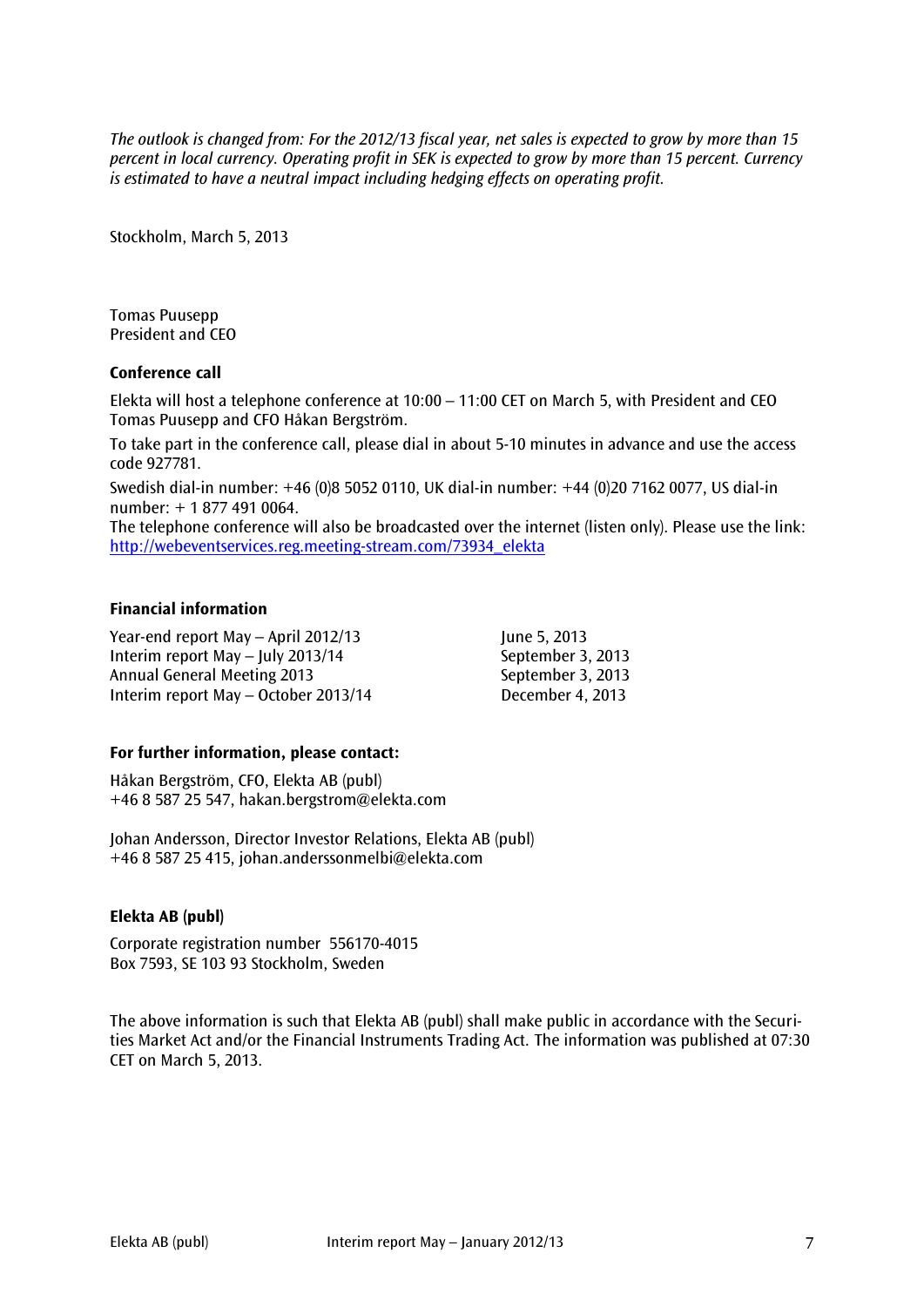# **Accounting principles**

This interim report is prepared, with regard to the Group, according to IAS 34 and the Swedish Annual Accounts Act and, with regard to the Parent Company, according to the Swedish Annual Accounts Act and RFR 2. The accounting principles applied correspond to those presented in the Annual Report 2011/12 with exceptions related to a limited number of revised standards and interpretations which are effective and applied from the fiscal year 2012/13. The changes have not had any material impact on the financial reports.

| <b>Exchange rates</b> |          |           | Average rate |        | <b>Closing rate</b> |         |        |  |
|-----------------------|----------|-----------|--------------|--------|---------------------|---------|--------|--|
|                       |          | May - Jan | May - Jan    | Change | Jan 31,             | Apr 30, | Change |  |
| Country               | Currency | 2012/13   | 2011/12      |        | 2013                | 2012    |        |  |
| Euroland              | 1 EUR    | 8.637     | 9.072        | $-5%$  | 8.622               | 8.900   | $-3%$  |  |
| <b>Great Britain</b>  | 1 GBP    | 10.736    | 10.465       | 3%     | 10.061              | 10.943  | $-8%$  |  |
| Japan                 | 1 JPY    | 0.084     | 0.084        | $0\%$  | 0.070               | 0.084   | $-17%$ |  |
| <b>United States</b>  | 1 USD    | 6.758     | 6.568        | 3%     | 6.360               | 6.721   | $-5%$  |  |

Regarding foreign group companies, order bookings and income statement are translated at average exchange rates for the reporting period while order backlog and balance sheet are translated at closing exchange rates.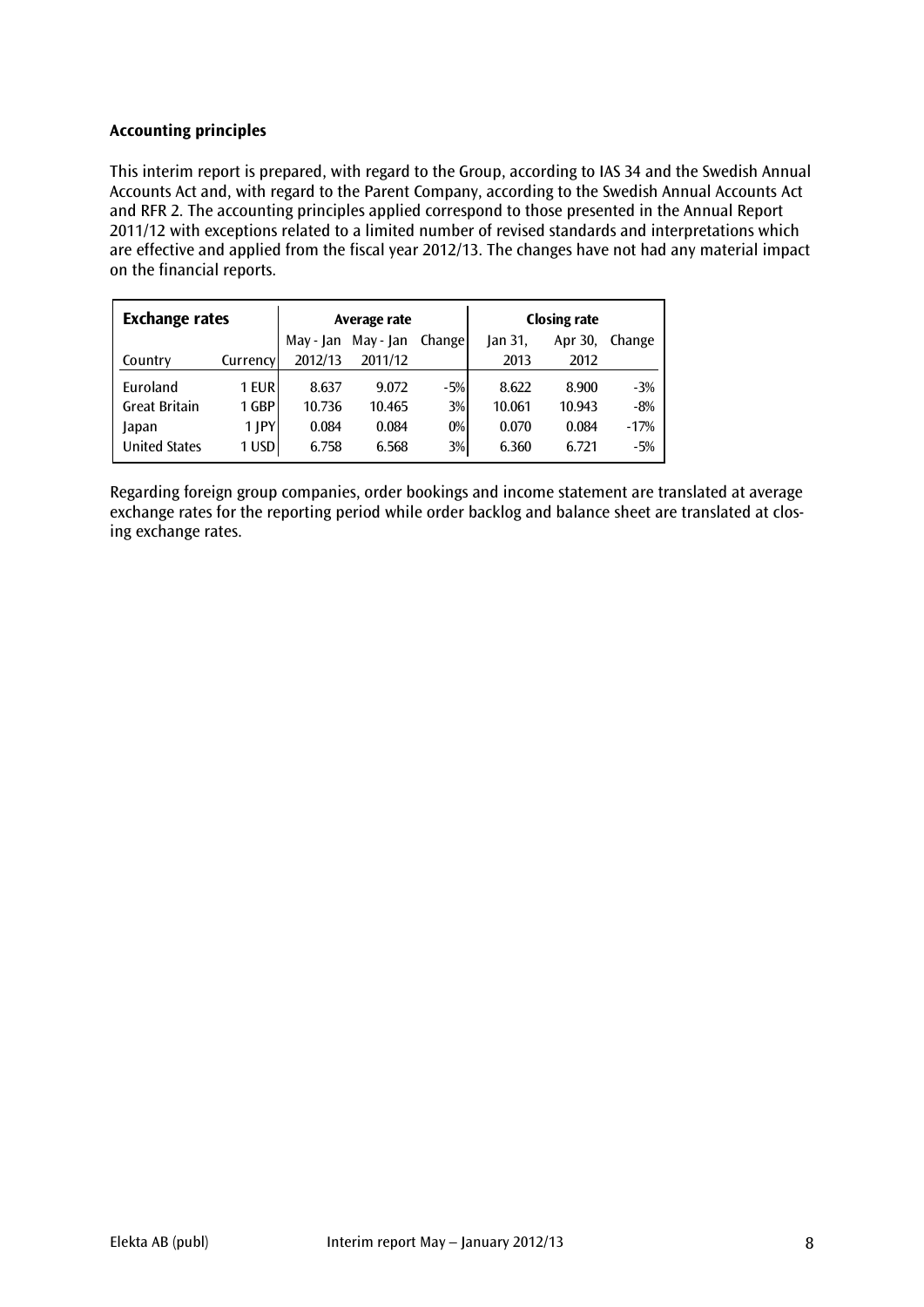#### **CONSOLIDATED INCOME STATEMENT AND STATEMENT OF COMPREHENSIVE INCOME**

| <b>SEK M</b>                                                                              | 3 months             | 3 months             | 9 months             | 9 months             | 12 months          | 12 months            |
|-------------------------------------------------------------------------------------------|----------------------|----------------------|----------------------|----------------------|--------------------|----------------------|
| <b>Income statement</b>                                                                   | Nov - Jan<br>2012/13 | Nov - Jan<br>2011/12 | May - Jan<br>2012/13 | May - Jan<br>2011/12 | rolling<br>2012/13 | May - Apr<br>2011/12 |
| Net sales<br>Cost of products sold                                                        | 2,428<br>$-1,341$    | 2,565<br>$-1,324$    | 6,608<br>$-3,624$    | 5,929<br>$-3,230$    | 9,727<br>$-5,225$  | 9,048<br>$-4,831$    |
| Gross income                                                                              | 1,087                | 1,241                | 2,984                | 2,699                | 4,502              | 4,217                |
| Selling expenses<br>Administrative expenses                                               | $-284$<br>$-227$     | $-291$<br>$-204$     | $-882$<br>$-663$     | -785<br>$-559$       | $-1,181$<br>$-858$ | $-1,084$<br>$-754$   |
| R&D expenses                                                                              | $-198$               | $-152$               | $-575$               | $-443$               | $-736$             | $-604$               |
| Exchange rate differences                                                                 | 15                   | 29                   | 9                    | 55                   | 16                 | 62                   |
| Operating result before non-recurring items                                               | 393                  | 623                  | 873                  | 967                  | 1,743              | 1,837                |
| Transaction and restructuring costs<br>Net gain from divested business                    | $\bf{0}$             | $-29$                | $\bf{0}$             | $-76$<br>183         | $-92$<br>$-3$      | $-168$<br>180        |
| Other non-recurring items                                                                 | -7                   |                      | $-24$                |                      | $-24$              |                      |
| <b>Operating result</b>                                                                   | 386                  | 597                  | 849                  | 1,074                | 1,624              | 1,849                |
| Result from participations in associates<br>Interest income                               | $-15$<br>8           | $-4$<br>15           | $-23$<br>24          | $-4$<br>35           | $-20$<br>34        | $-1$<br>45           |
| Interest expenses and similar items                                                       | $-63$                | $-55$                | $-159$               | $-147$               | $-212$             | $-200$               |
| Exchange rate differences                                                                 | $\bf{0}$             | $\overline{2}$       | $-1$                 | 12                   | 2                  | 15                   |
| Income before tax                                                                         | 316                  | 555                  | 690                  | 970                  | 1,428              | 1,708                |
| Income taxes                                                                              | $-85$                | $-163$               | -186                 | -283                 | $-383$             | $-480$               |
| Net income                                                                                | 231                  | 392                  | 504                  | 687                  | 1,045              | 1,228                |
| Net income attributable to:                                                               |                      |                      |                      |                      |                    |                      |
| Parent Company shareholders                                                               | 230                  | 390                  | 497                  | 683                  | 1,041              | 1,227                |
| Non-controlling interests                                                                 | 1                    | 2                    | 7                    | 4                    | 4                  | $\mathbf{1}$         |
| Earnings per share before dilution, SEK                                                   | 0.61                 | 1.05                 | 1.31                 | 1.83                 | 2.74               | 3.26                 |
| Earnings per share after dilution, SEK                                                    | 0.60                 | 1.04                 | 1.30                 | 1.81                 | 2.72               | 3.23                 |
| <b>Statement of comprehensive income</b>                                                  |                      |                      |                      |                      |                    |                      |
| Net income                                                                                | 231                  | 392                  | 504                  | 687                  | 1,045              | 1,228                |
| Other comprehensive income:                                                               |                      |                      |                      |                      |                    |                      |
| Revaluation of cash flow hedges<br>Translation differences from foreign operations        | 19<br>-167           | $-37$<br>69          | 62<br>$-345$         | $-125$<br>165        | 93<br>-339         | $-94$<br>171         |
| Hedge of net investment                                                                   | -5                   | $\overline{2}$       | -8                   | 5                    | $-4$               | 9                    |
| Income tax relating to components of                                                      |                      |                      |                      |                      |                    |                      |
| other comprehensive income                                                                | -2                   | 9                    | $-13$                | 32                   | $-23$              | 22                   |
| Other comprehensive income for the period                                                 | $-155$               | 43                   | $-304$               | 77                   | $-273$             | 108                  |
| Comprehensive income for the period                                                       | 76                   | 435                  | 200                  | 764                  | 772                | 1,336                |
| Comprehensive income attributable to:                                                     |                      |                      |                      |                      |                    |                      |
| Parent Company shareholders<br>Non-controlling interests                                  | 75                   | 434                  | 193                  | 761<br>3             | 767<br>5           | 1,335<br>1           |
|                                                                                           |                      |                      |                      |                      |                    |                      |
| <b>CASH FLOW</b>                                                                          |                      |                      |                      |                      |                    |                      |
| <b>SEK M</b>                                                                              |                      |                      |                      |                      |                    |                      |
| Operating cash flow                                                                       | 399                  | 603                  | 665                  | 858                  | 1,383              | 1,576                |
| Change in working capital                                                                 | $-141$               | $-288$               | 30                   | $-174$               | $-437$             | $-641$               |
| <b>Cash flow from operating activities</b>                                                | 258<br>$-146$        | 315<br>$-125$        | 695                  | 684<br>$-312$        | 946<br>$-480$      | 935                  |
| <b>Investing activities</b>                                                               |                      |                      | -360                 |                      |                    | $-432$               |
| <b>Cash flow after investments</b><br>Business combinations and investments in associates | 112<br>$\bf{0}$      | 190                  | 335<br>$-77$         | 372<br>$-3,167$      | 466<br>-76         | 503<br>$-3,166$      |
| Cash flow after investments and business combinations                                     | 112                  | 194                  | 258                  | $-2,795$             | 390                | $-2,663$             |
| Cash flow from financing activities                                                       | $-60$                | 98                   | $-481$               | 2,061                | 622                | 3,164                |
| Cash flow for the period                                                                  | 52                   | 292                  | -223                 | $-734$               | 1,012              | 501                  |
| Exchange rate differences                                                                 | -86                  | 9                    | $-117$               | 36                   | $-122$             | 31                   |
| Change in cash and cash equivalents for the period                                        | $-34$                | 301                  | $-340$               | -698                 | 890                | 532                  |

A policy change has been applied for the cash flow. Investments in capitalized intangible assets were previously reported as operating cash flow but are now reported as investing activities. The figures for previous periods have been changed retroactively to enable comparability.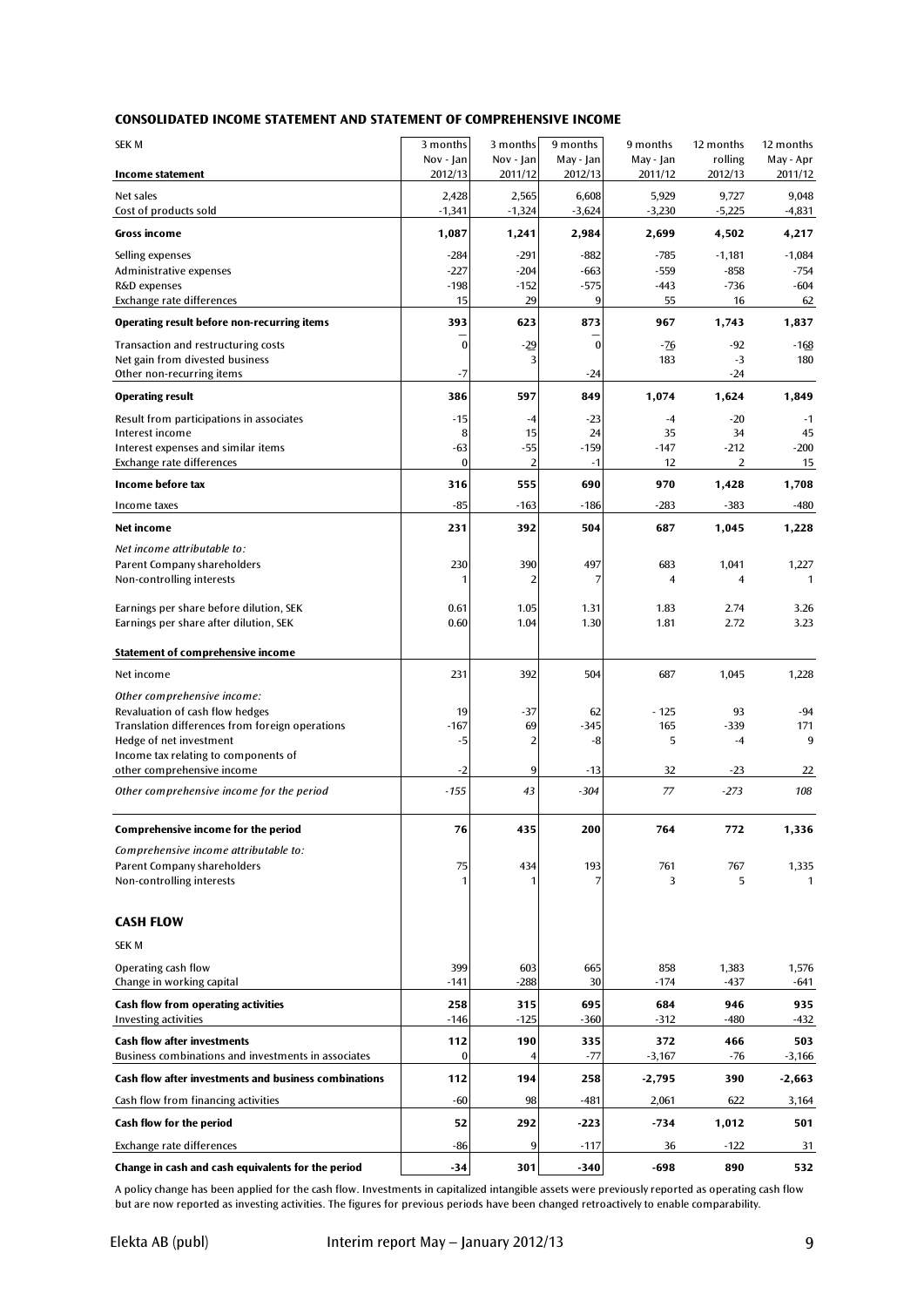#### **CONSOLIDATED BALANCE SHEET**

| 2013<br>2012<br>2012<br><b>Non-current assets</b><br>Intangible assets<br>6,334<br>6,439<br>6,457<br>Tangible fixed assets<br>440<br>403<br>407<br><b>Financial assets</b><br>211<br>128<br>147<br>Deferred tax assets<br>114<br>262<br>233<br><b>Total non-current assets</b><br>7,099<br>7,232<br>7,244<br><b>Current assets</b><br>940<br>846<br><b>Inventories</b><br>755<br>2,810<br>2,411<br>2,692<br>Accounts receivable<br>Other current receivables<br>2,308<br>2,043<br>2,649<br>665<br>Cash and cash equivalents<br>1,554<br>1,895<br><b>Total current assets</b><br>5,965<br>7,991<br>7,612<br><b>Total assets</b><br>14,711<br>13,197<br>15,235<br>Elekta's owners' equity<br>4,748<br>4,293<br>4,999<br>Non-controlling interests<br>8<br>14<br>11<br>5,010<br><b>Total equity</b><br>4,756<br>4,307<br><b>Non-current liabilities</b><br>2,627<br>Long-term interest-bearing liabilities<br>4,267<br>4,417<br>Deferred tax liabilities<br>568<br>584<br>675<br>Other long-term liabilities<br>149<br>146<br>192<br><b>Total non-current liabilities</b><br>4,984<br>3,357<br>5,284<br><b>Current liabilities</b><br>Short-term interest-bearing liabilities<br>109<br>914<br>113<br>721<br>Accounts payable<br>555<br>842<br>Advances from customers<br>1,363<br>1,158<br>1,086<br>Other current liabilities<br>2,778<br>2,906<br>2,900<br><b>Total current liabilities</b><br>4,971<br>5,533<br>4,941<br><b>Total equity and liabilities</b><br>14,711<br>15,235<br>13,197<br>Assets pledged<br>$\overline{\mathbf{4}}$<br>7<br>4<br>70<br><b>Contingent liabilities</b><br>62<br>68 | <b>SEK M</b> | Jan 31, | Jan 31, | Apr 30, |
|------------------------------------------------------------------------------------------------------------------------------------------------------------------------------------------------------------------------------------------------------------------------------------------------------------------------------------------------------------------------------------------------------------------------------------------------------------------------------------------------------------------------------------------------------------------------------------------------------------------------------------------------------------------------------------------------------------------------------------------------------------------------------------------------------------------------------------------------------------------------------------------------------------------------------------------------------------------------------------------------------------------------------------------------------------------------------------------------------------------------------------------------------------------------------------------------------------------------------------------------------------------------------------------------------------------------------------------------------------------------------------------------------------------------------------------------------------------------------------------------------------------------------------------------------------------------------------------------------|--------------|---------|---------|---------|
|                                                                                                                                                                                                                                                                                                                                                                                                                                                                                                                                                                                                                                                                                                                                                                                                                                                                                                                                                                                                                                                                                                                                                                                                                                                                                                                                                                                                                                                                                                                                                                                                      |              |         |         |         |
|                                                                                                                                                                                                                                                                                                                                                                                                                                                                                                                                                                                                                                                                                                                                                                                                                                                                                                                                                                                                                                                                                                                                                                                                                                                                                                                                                                                                                                                                                                                                                                                                      |              |         |         |         |
|                                                                                                                                                                                                                                                                                                                                                                                                                                                                                                                                                                                                                                                                                                                                                                                                                                                                                                                                                                                                                                                                                                                                                                                                                                                                                                                                                                                                                                                                                                                                                                                                      |              |         |         |         |
|                                                                                                                                                                                                                                                                                                                                                                                                                                                                                                                                                                                                                                                                                                                                                                                                                                                                                                                                                                                                                                                                                                                                                                                                                                                                                                                                                                                                                                                                                                                                                                                                      |              |         |         |         |
|                                                                                                                                                                                                                                                                                                                                                                                                                                                                                                                                                                                                                                                                                                                                                                                                                                                                                                                                                                                                                                                                                                                                                                                                                                                                                                                                                                                                                                                                                                                                                                                                      |              |         |         |         |
|                                                                                                                                                                                                                                                                                                                                                                                                                                                                                                                                                                                                                                                                                                                                                                                                                                                                                                                                                                                                                                                                                                                                                                                                                                                                                                                                                                                                                                                                                                                                                                                                      |              |         |         |         |
|                                                                                                                                                                                                                                                                                                                                                                                                                                                                                                                                                                                                                                                                                                                                                                                                                                                                                                                                                                                                                                                                                                                                                                                                                                                                                                                                                                                                                                                                                                                                                                                                      |              |         |         |         |
|                                                                                                                                                                                                                                                                                                                                                                                                                                                                                                                                                                                                                                                                                                                                                                                                                                                                                                                                                                                                                                                                                                                                                                                                                                                                                                                                                                                                                                                                                                                                                                                                      |              |         |         |         |
|                                                                                                                                                                                                                                                                                                                                                                                                                                                                                                                                                                                                                                                                                                                                                                                                                                                                                                                                                                                                                                                                                                                                                                                                                                                                                                                                                                                                                                                                                                                                                                                                      |              |         |         |         |
|                                                                                                                                                                                                                                                                                                                                                                                                                                                                                                                                                                                                                                                                                                                                                                                                                                                                                                                                                                                                                                                                                                                                                                                                                                                                                                                                                                                                                                                                                                                                                                                                      |              |         |         |         |
|                                                                                                                                                                                                                                                                                                                                                                                                                                                                                                                                                                                                                                                                                                                                                                                                                                                                                                                                                                                                                                                                                                                                                                                                                                                                                                                                                                                                                                                                                                                                                                                                      |              |         |         |         |
|                                                                                                                                                                                                                                                                                                                                                                                                                                                                                                                                                                                                                                                                                                                                                                                                                                                                                                                                                                                                                                                                                                                                                                                                                                                                                                                                                                                                                                                                                                                                                                                                      |              |         |         |         |
|                                                                                                                                                                                                                                                                                                                                                                                                                                                                                                                                                                                                                                                                                                                                                                                                                                                                                                                                                                                                                                                                                                                                                                                                                                                                                                                                                                                                                                                                                                                                                                                                      |              |         |         |         |
|                                                                                                                                                                                                                                                                                                                                                                                                                                                                                                                                                                                                                                                                                                                                                                                                                                                                                                                                                                                                                                                                                                                                                                                                                                                                                                                                                                                                                                                                                                                                                                                                      |              |         |         |         |
|                                                                                                                                                                                                                                                                                                                                                                                                                                                                                                                                                                                                                                                                                                                                                                                                                                                                                                                                                                                                                                                                                                                                                                                                                                                                                                                                                                                                                                                                                                                                                                                                      |              |         |         |         |
|                                                                                                                                                                                                                                                                                                                                                                                                                                                                                                                                                                                                                                                                                                                                                                                                                                                                                                                                                                                                                                                                                                                                                                                                                                                                                                                                                                                                                                                                                                                                                                                                      |              |         |         |         |
|                                                                                                                                                                                                                                                                                                                                                                                                                                                                                                                                                                                                                                                                                                                                                                                                                                                                                                                                                                                                                                                                                                                                                                                                                                                                                                                                                                                                                                                                                                                                                                                                      |              |         |         |         |
|                                                                                                                                                                                                                                                                                                                                                                                                                                                                                                                                                                                                                                                                                                                                                                                                                                                                                                                                                                                                                                                                                                                                                                                                                                                                                                                                                                                                                                                                                                                                                                                                      |              |         |         |         |
|                                                                                                                                                                                                                                                                                                                                                                                                                                                                                                                                                                                                                                                                                                                                                                                                                                                                                                                                                                                                                                                                                                                                                                                                                                                                                                                                                                                                                                                                                                                                                                                                      |              |         |         |         |
|                                                                                                                                                                                                                                                                                                                                                                                                                                                                                                                                                                                                                                                                                                                                                                                                                                                                                                                                                                                                                                                                                                                                                                                                                                                                                                                                                                                                                                                                                                                                                                                                      |              |         |         |         |
|                                                                                                                                                                                                                                                                                                                                                                                                                                                                                                                                                                                                                                                                                                                                                                                                                                                                                                                                                                                                                                                                                                                                                                                                                                                                                                                                                                                                                                                                                                                                                                                                      |              |         |         |         |
|                                                                                                                                                                                                                                                                                                                                                                                                                                                                                                                                                                                                                                                                                                                                                                                                                                                                                                                                                                                                                                                                                                                                                                                                                                                                                                                                                                                                                                                                                                                                                                                                      |              |         |         |         |
|                                                                                                                                                                                                                                                                                                                                                                                                                                                                                                                                                                                                                                                                                                                                                                                                                                                                                                                                                                                                                                                                                                                                                                                                                                                                                                                                                                                                                                                                                                                                                                                                      |              |         |         |         |
|                                                                                                                                                                                                                                                                                                                                                                                                                                                                                                                                                                                                                                                                                                                                                                                                                                                                                                                                                                                                                                                                                                                                                                                                                                                                                                                                                                                                                                                                                                                                                                                                      |              |         |         |         |
|                                                                                                                                                                                                                                                                                                                                                                                                                                                                                                                                                                                                                                                                                                                                                                                                                                                                                                                                                                                                                                                                                                                                                                                                                                                                                                                                                                                                                                                                                                                                                                                                      |              |         |         |         |
|                                                                                                                                                                                                                                                                                                                                                                                                                                                                                                                                                                                                                                                                                                                                                                                                                                                                                                                                                                                                                                                                                                                                                                                                                                                                                                                                                                                                                                                                                                                                                                                                      |              |         |         |         |
|                                                                                                                                                                                                                                                                                                                                                                                                                                                                                                                                                                                                                                                                                                                                                                                                                                                                                                                                                                                                                                                                                                                                                                                                                                                                                                                                                                                                                                                                                                                                                                                                      |              |         |         |         |
|                                                                                                                                                                                                                                                                                                                                                                                                                                                                                                                                                                                                                                                                                                                                                                                                                                                                                                                                                                                                                                                                                                                                                                                                                                                                                                                                                                                                                                                                                                                                                                                                      |              |         |         |         |
|                                                                                                                                                                                                                                                                                                                                                                                                                                                                                                                                                                                                                                                                                                                                                                                                                                                                                                                                                                                                                                                                                                                                                                                                                                                                                                                                                                                                                                                                                                                                                                                                      |              |         |         |         |
|                                                                                                                                                                                                                                                                                                                                                                                                                                                                                                                                                                                                                                                                                                                                                                                                                                                                                                                                                                                                                                                                                                                                                                                                                                                                                                                                                                                                                                                                                                                                                                                                      |              |         |         |         |
|                                                                                                                                                                                                                                                                                                                                                                                                                                                                                                                                                                                                                                                                                                                                                                                                                                                                                                                                                                                                                                                                                                                                                                                                                                                                                                                                                                                                                                                                                                                                                                                                      |              |         |         |         |

# **CHANGES IN EQUITY**

| <b>SEK M</b>                              | $ an 31$ , | an 31  | Apr 30, |
|-------------------------------------------|------------|--------|---------|
|                                           | 2013       | 2012   | 2012    |
| <b>Attributable to Elekta's owners</b>    |            |        |         |
| Opening balance                           | 4,999      | 3,832  | 3,832   |
| Comprehensive income for the period       | 193        | 761    | 1,335   |
| Incentive programs including deferred tax | $-21$      | 12     | 6       |
| <b>Exercise of warrants</b>               | 53         | 64     | 115     |
| Option value convertible loan             |            |        | 86      |
| Dividend                                  | $-476$     | $-376$ | $-376$  |
| <b>Total</b>                              | 4,748      | 4,293  | 4,999   |
| Attributable to non-controlling interests |            |        |         |
| Opening balance                           | 11         |        |         |
| Dividend                                  | $-10$      |        |         |
| <b>Business combination</b>               |            | 10     | 10      |
| Comprehensive income for the period       |            | 3      |         |
| Total                                     | 8          | 14     | 11      |
| <b>Closing balance</b>                    | 4,756      | 4,307  | 5,010   |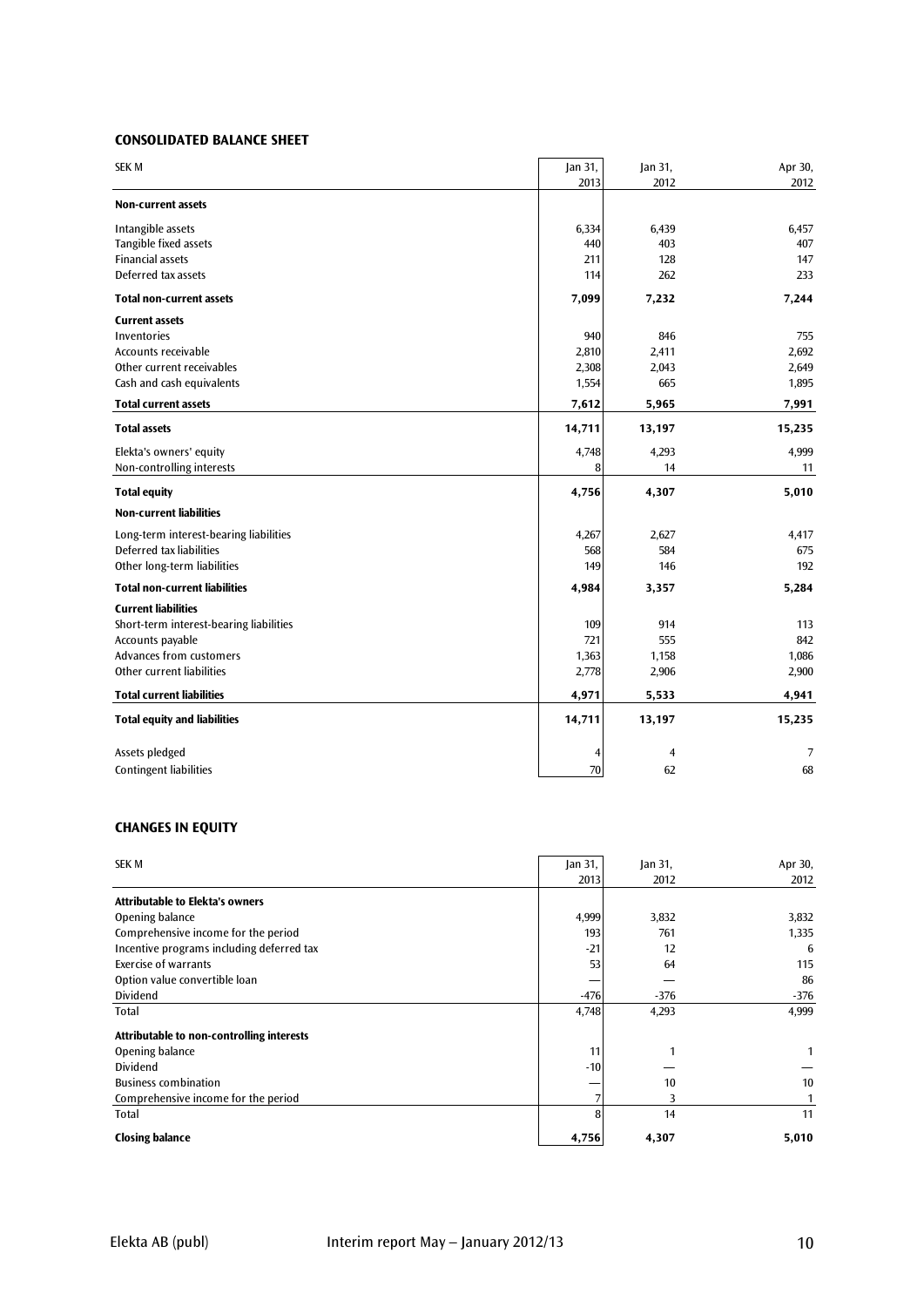| <b>KEY FIGURES</b>                                      | 12 months      | 12 months      | 12 months      | 12 months            | 12 months       | 9 months       | 9 months       |
|---------------------------------------------------------|----------------|----------------|----------------|----------------------|-----------------|----------------|----------------|
|                                                         | May - Apr      | May - Apr      | May - Apr      | May - Apr            | May - Apr       | May-Jan        | May -Jan       |
|                                                         | 2007/08        | 2008/09        | 2009/10        | 2010/11              | 2011/12         | 2011/12        | 2012/13        |
| Order bookings, SEK M<br>Net sales, SEK M               | 5,882<br>5,081 | 7,656<br>6,689 | 8,757<br>7,392 | ᠊ᠣ<br>9,061<br>7,904 | 10,815<br>9,048 | 7,186<br>5,929 | 8,080<br>6,608 |
| Operating result, SEK M<br>Operating margin before non- | 650            | 830            | 1,232          | 1,502                | 1,849           | 1,074          | 849            |
| recurring items                                         | 13%            | 12%            | 17%            | 19%                  | 20%             | 16%            | 13%            |
| Operating margin                                        | 13%            | 12%            | 17%            | 19%                  | 20%             | 18%            | 13%            |
| Profit margin                                           | 12%            | 12%            | 16%            | 19%                  | 19%             | 16%            | 10%            |
| Shareholders' equity, SEK M                             | 1,813          | 2,555          | 3.244          | 3,833                | 5,010           | 4,307          | 4,756          |
| Capital employed, SEK M                                 | 3,262          | 4,182          | 4,283          | 4,714                | 9,540           | 7,848          | 9,132          |
| Equity/assets ratio                                     | 29%            | 32%            | 38%            | 43%                  | 33%             | 33%            | 32%            |
| Net debt/equity ratio                                   | 0.58           | 0.31           | $-0.04$        | $-0.13$              | 0.53            | 0.67           | 0.59           |
| Return on shareholders' equity                          | 23%            | 27%            | 30%            | 30%                  | 29%             | 32%            | 22%            |
| Return on capital employed                              | 24%            | 24%            | 30%            | 35%                  | 28%             | 27%            | 18%            |

| <b>DATA PER SHARE</b>          | 12 months | 12 months | 12 months | 12 months    | 12 months  | 9 months      | 9 months      |
|--------------------------------|-----------|-----------|-----------|--------------|------------|---------------|---------------|
|                                | May - Apr | May - Apr | May - Apr | May - Apr    | May - Apr  | May -Jan      | May-Jan       |
|                                | 2007/08   | 2008/09   | 2009/10   | 2010/11      | 2011/12    | 2011/12       | 2012/13       |
| Earnings per share             |           |           |           |              |            |               |               |
| before dilution, SEK           | 1.12      | 1.50      | 2.27      | 2.76         | 3.26       | 1.83          | 1.31          |
| after dilution, SEK            | 1.11      | 1.50      | 2.25      | 2.73         | 3.23       | 1.81          | 1.30          |
| Cash flow per share            |           |           |           |              |            |               |               |
| before dilution, SEK           | $-0.76$   | 1.58      | 2.63      | 1.31         | $-7.07$    | $-7.44$       | 0.68          |
| after dilution, SEK            | $-0.76$   | 1.58      | 2.60      | 1.30         | $-7.01$    | $-7.36$       | 0.68          |
| Shareholders' equity per share |           |           |           |              |            |               |               |
| before dilution, SEK           | 4.93      | 6.92      | 8.74      | 10.22        | 13.19      | 11.38         | 12.45         |
| after dilution, SEK            | 5.01      | 6.92      | 9.38      | 10.61        | 13.31      | 11.63         | 12.42         |
| Average number of shares       |           |           |           |              |            |               |               |
| before dilution, 000s          | 368,798   | 368,114   | 368,832   | 373,364      | 376,431    | 375,896       | 380,443       |
| after dilution, 000s           | 369,917   | 368,114   | 371,780   | 378,028      | 380,125    | 379,800       | 381,435       |
| Number of shares at closing    |           |           |           |              |            |               |               |
| before dilution, 000s          | 366,281   | 368,498   | 371,181   | $374,951$ *) | 378,991 *) | 377,208 $*$ ) | 381,237 $*$ ) |
| after dilution, 000s           | 368,979   | 368,498   | 383,580   | 383,618      | 384,284    | 383,564       | 382,229       |

Dilution 2007/08 refers to warrants program 2004/2008. Dilution 2009/10 - 2011/12 refers to warrants programs 2007/2012 and 2008/2012 and share programs 2009/2012, 2010/2013 and 2011/2014. Dilution 2012/13 refers to share programs 2009/2012, 2010/2013 and 2011/2014.

In September 2012 a 4:1 share split was conducted. The data per share and number of shares has been restated pro forma.

| *) Number of registered shares at closing exluding treasury shares (1,586,888 shares at January 31, 2013 and 2,008,000 at other times). |  |  |
|-----------------------------------------------------------------------------------------------------------------------------------------|--|--|
|                                                                                                                                         |  |  |
|                                                                                                                                         |  |  |

| -Number of registered shares at closing exideing treasury shares (1,586,888 shares at January 31, 2013 and 2,008,000 at Other times). |         |                |                |                |         |                |                |                |              |                |                |                |
|---------------------------------------------------------------------------------------------------------------------------------------|---------|----------------|----------------|----------------|---------|----------------|----------------|----------------|--------------|----------------|----------------|----------------|
| Data per quarter                                                                                                                      | 01      |                | Q <sub>2</sub> | Q <sub>3</sub> | 04      | Q <sub>1</sub> | Q <sub>2</sub> | Q <sub>3</sub> | 04           | Q <sub>1</sub> | Q <sub>2</sub> | 03             |
| <b>SEK M</b>                                                                                                                          | 2010/11 | 2010/11        |                | 2010/11        | 2010/11 | 2011/12        | 2011/12        | 2011/12        | 2011/12      | 2012/13        | 2012/13        | 2012/13        |
| Order bookings                                                                                                                        | 1,889   | 2,238          |                | 1,914          | 3,020   | 1,700          | 2,702          | 2,784          | 3,629        | 2,252          | 2,972          | 2,856          |
| Net sales                                                                                                                             | 1,627   | 1,879          |                | 1,822          | 2,576   | 1,428          | 1,936          | 2,565          | 3,119        | 1,695          | 2,485          | 2,428          |
| Operating profit                                                                                                                      | 153     |                | 302            | 296            | 751     | 92             | 385            | 597            | 775          | 63             | 400            | 386            |
| <b>Cash flow from</b>                                                                                                                 |         |                |                |                |         |                |                |                |              |                |                |                |
| operating activities                                                                                                                  | -30     |                | 234            | 256            | 380     | 159            | 83             | 234            | 159          | $-151$         | 525            | 258            |
|                                                                                                                                       |         |                |                |                |         |                |                |                |              |                |                |                |
| Order bookings growth based                                                                                                           |         |                |                |                |         |                |                |                |              |                |                |                |
| on unchanged exchange rates                                                                                                           |         | Q <sub>1</sub> | Q <sub>2</sub> | 03             |         | Q4<br>Q1       |                | Q <sub>2</sub> | 03<br>04     | 01             | Q <sub>2</sub> | Q <sub>3</sub> |
| <b>SEK M</b>                                                                                                                          |         | 2010/11        | 2010/11        | 2010/11        | 2010/11 | 2011/12        | 2011/12        | 2011/12        | 2011/12      | 2012/13        | 2012/13        | 2012/13        |
| North and South America                                                                                                               |         | 0%             | 9%             | 79%            | $-14%$  | 9%             | $8\%$ **)      | $1\% * *$      | $20\% * *$ ) | $28\% * *$ )   | $13\%$ *)      | $-11%$         |
| Europe, Middle East and Africa                                                                                                        |         | 41%            | $-16%$         | $-25%$         |         | 35%<br>$-24%$  | $31\% *$       | $34\% * *$     | $-8\% *$     | $-3\% **$      | $4\% *$        | $-5%$          |
| Asia Pacific                                                                                                                          |         | 16%            | 42%            | $-5%$          |         | 38%<br>25%     | $6\%$ **)      | $-4\% *$       | $19\% **$    | $11\%$ **)     | $17\%$ *)      | 53%            |
| Group                                                                                                                                 |         | 19%            | 7%             | 7%             |         | 9%<br>2%       | 14% **)        | $11\%$ **)     | $11\% *$     | $13\%$ **)     | $11\%$ *)      | 6%             |

\*) calculated for comparable units

\*\*) excluding Nucletron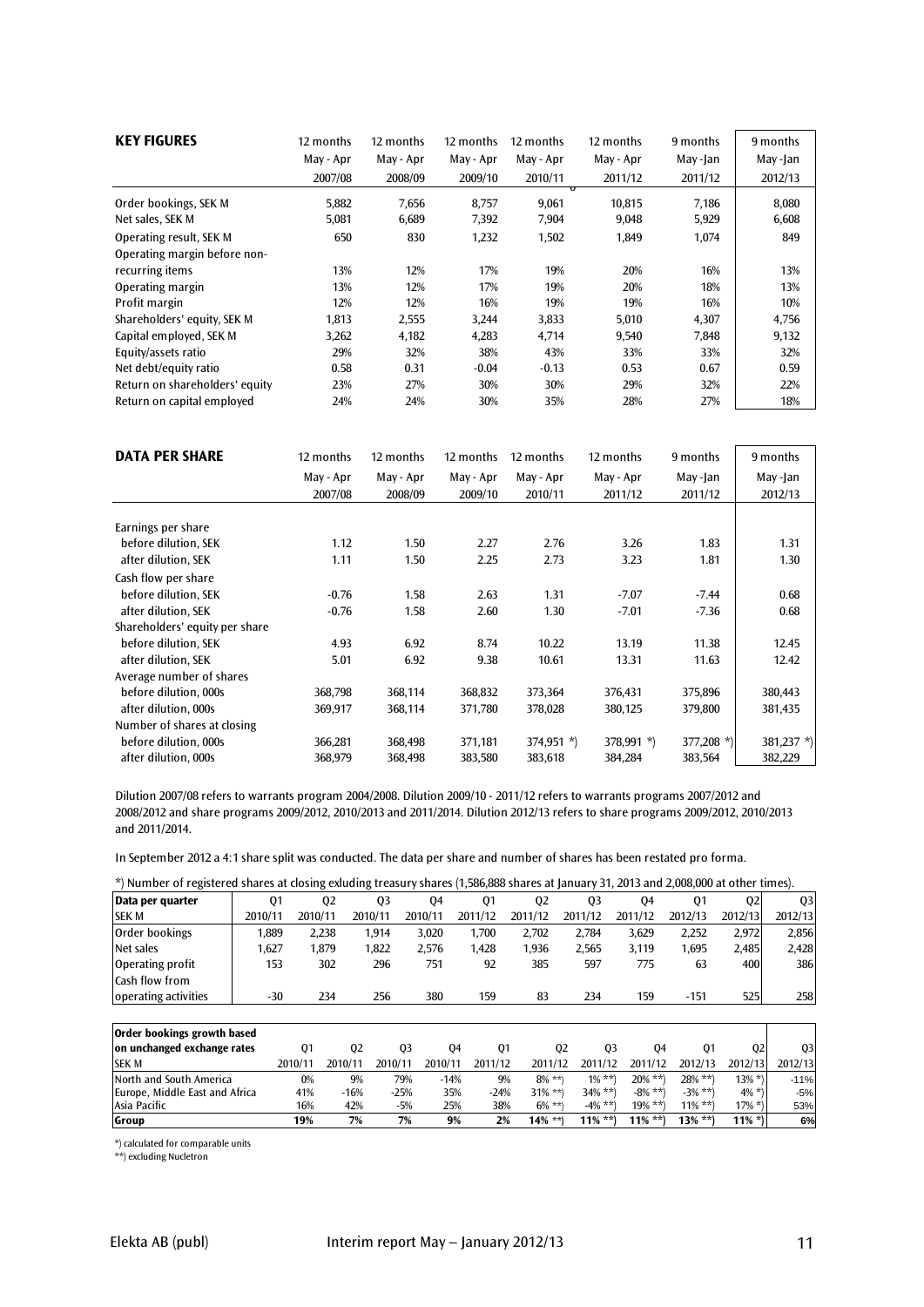#### **Segment reporting**

Elekta applies geographical segmentation. Order bookings, net sales and contribution margin for respective region are reported to Elekta's CFO and CEO (chief operating decision makers). In the regions' operating expenses cost of products sold and expenses are directly attributable to the respective region reported. Global costs for R&D, marketing, management of product supply centers and Parent Company are not allocated per region. Currency exposure is concentrated to product supply centers. The majority of exchange differences in operations are reported in global costs.

| <b>Segment reporting</b>                           |               |                 |              |             |           |
|----------------------------------------------------|---------------|-----------------|--------------|-------------|-----------|
| May-Jan 2012/13                                    | North and     | Europe, Africa  | Asia Pacific | Group total | $%$ of    |
| SEK M                                              | South America | and Middle East |              |             | net sales |
| Net sales                                          | 2,372         | 2,125           | 2,111        | 6,608       |           |
| Operating expenses                                 | $-1,578$      | $-1,451$        | $-1,482$     | $-4,511$    | 68%       |
| <b>Contribution margin</b>                         | 794           | 674             | 629          | 2,097       | 32%       |
| Contribution margin, %                             | 33%           | 32%             | 30%          |             |           |
| Global costs                                       |               |                 |              | $-1,224$    | 19%       |
| <b>Operating result before non-recurring items</b> |               |                 |              | 873         | 13%       |
| Non-recurring items                                |               |                 |              | $-24$       |           |
| <b>Operating result</b>                            |               |                 |              | 849         | 13%       |
| Net financial items                                |               |                 |              | $-159$      |           |
| Income before tax                                  |               |                 |              | 690         |           |
|                                                    |               |                 |              |             |           |
| May-Jan 2011/12                                    |               |                 |              |             |           |
|                                                    | North and     | Europe, Africa  | Asia Pacific | Total       | % of      |
| SEK M                                              | South America | and Middle East |              |             | net sales |
| Net sales                                          | 2,113         | 2,075           | 1,741        | 5,929       |           |
| Operating expenses                                 | $-1,383$      | $-1,399$        | $-1,216$     | $-3,998$    | 67%       |
| <b>Contribution margin</b>                         | 730           | 676             | 525          | 1,931       | 33%       |
| Contribution margin, %                             | 35%           | 33%             | 30%          |             |           |
| Global costs                                       |               |                 |              | $-964$      | 16%       |
| <b>Operating result before non-recurring items</b> |               |                 |              | 967         | 16%       |
| Non-recurring items                                |               |                 |              | 107         |           |
| <b>Operating result</b>                            |               |                 |              | 1,074       | 18%       |
| Net financial items                                |               |                 |              | $-104$      |           |
| Income before tax                                  |               |                 |              | 970         |           |
| May-Apr 2011/12                                    |               |                 |              |             |           |
|                                                    | North and     | Europe, Africa  | Asia Pacific | Group total | $%$ of    |
| SEK M                                              | South America | and Middle East |              |             | net sales |
| Net sales                                          | 3,122         | 3,206           | 2,720        | 9,048       |           |
| <b>Operating expenses</b>                          | $-1,981$      | $-2,095$        | $-1,854$     | $-5,930$    | 66%       |
| <b>Contribution margin</b>                         | 1,141         | 1,111           | 866          | 3,118       | 34%       |
| Contribution margin, %                             | 37%           | 35%             | 32%          |             |           |
| Global costs                                       |               |                 |              | $-1,281$    | 14%       |
| Operating result before non-recurring items        |               |                 |              | 1,837       | 20%       |
| Non-recurring items                                |               |                 |              | 12          |           |
| <b>Operating result</b>                            |               |                 |              | 1,849       | 20%       |
| Net financial items                                |               |                 |              | -141        |           |
| Income before tax                                  |               |                 |              | 1,708       |           |
| Rolling 12 months Feb-Jan 2012/13                  |               |                 |              |             |           |
|                                                    | North and     | Europe, Africa  | Asia Pacific | Group total | % of      |
| <b>SEKM</b>                                        | South America | and Middle East |              |             | net sales |
| Net sales                                          | 3,381         | 3,256           | 3,090        | 9,727       |           |
| <b>Operating expenses</b>                          | $-2,176$      | $-2,147$        | $-2,120$     | $-6,443$    | 66%       |
| <b>Contribution margin</b>                         | 1,205         | 1,109           | 970          | 3,284       | 34%       |
| Contribution margin, %                             | 36%           | 34%             | 31%          |             |           |
| Global costs                                       |               |                 |              | $-1,541$    | 16%       |
| Operating result before non-recurring items        |               |                 |              | 1,743       | 18%       |
| Non-recurring items                                |               |                 |              | $-119$      |           |
| <b>Operating result</b>                            |               |                 |              | 1,624       | 17%       |
| Net financial items                                |               |                 |              | $-196$      |           |
| Income before tax                                  |               |                 |              | 1,428       |           |

Elekta's operations are characterized by significant quarterly variations in delivery volumes and product mix, which have a direct impact on net sales and profits. This is accentuated when the operation is split into segments as is the impact of currency fluctuations between the years.